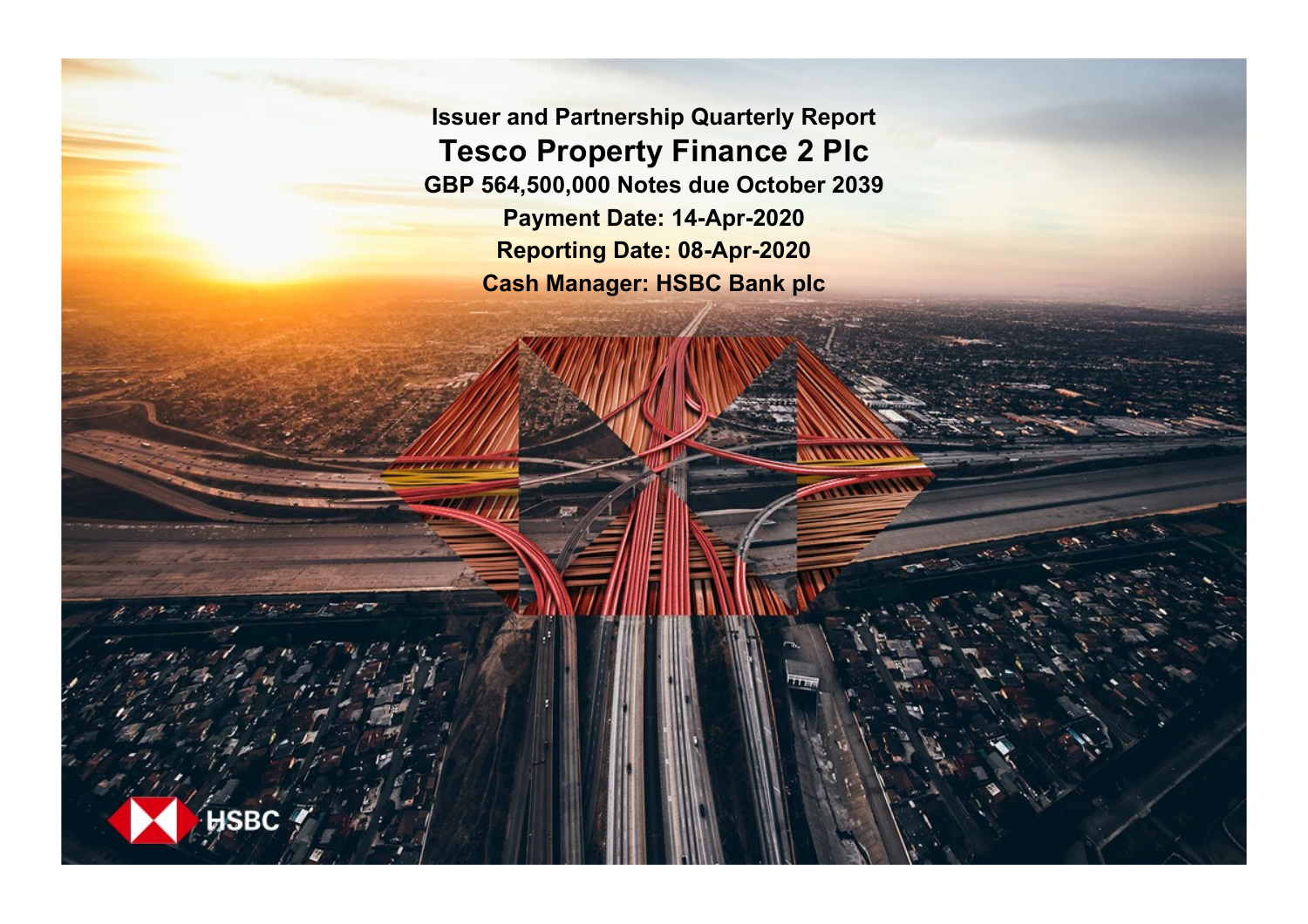

#### **Contents**

<span id="page-1-0"></span>

|                                                  | Page           |
|--------------------------------------------------|----------------|
| Contents                                         | $\overline{2}$ |
| <b>Transaction Details</b>                       | 3              |
| Loan Report                                      | 4              |
| Reserves                                         | 5              |
| Partnership Accounts                             | 6              |
| Partnership Available Funds                      | 8              |
| Partnership Pre-Enforcement Priority of Payments | 9              |
| <b>Bond Report</b>                               | 10             |
| <b>Bond Ratings</b>                              | 11             |
| <b>Issuer Accounts</b>                           | 12             |
| <b>Issuer Available Funds</b>                    | 13             |
| Issuer Pre-Enforcement Priority of Payments      | 14             |
| <b>Disclaimer</b>                                | 15             |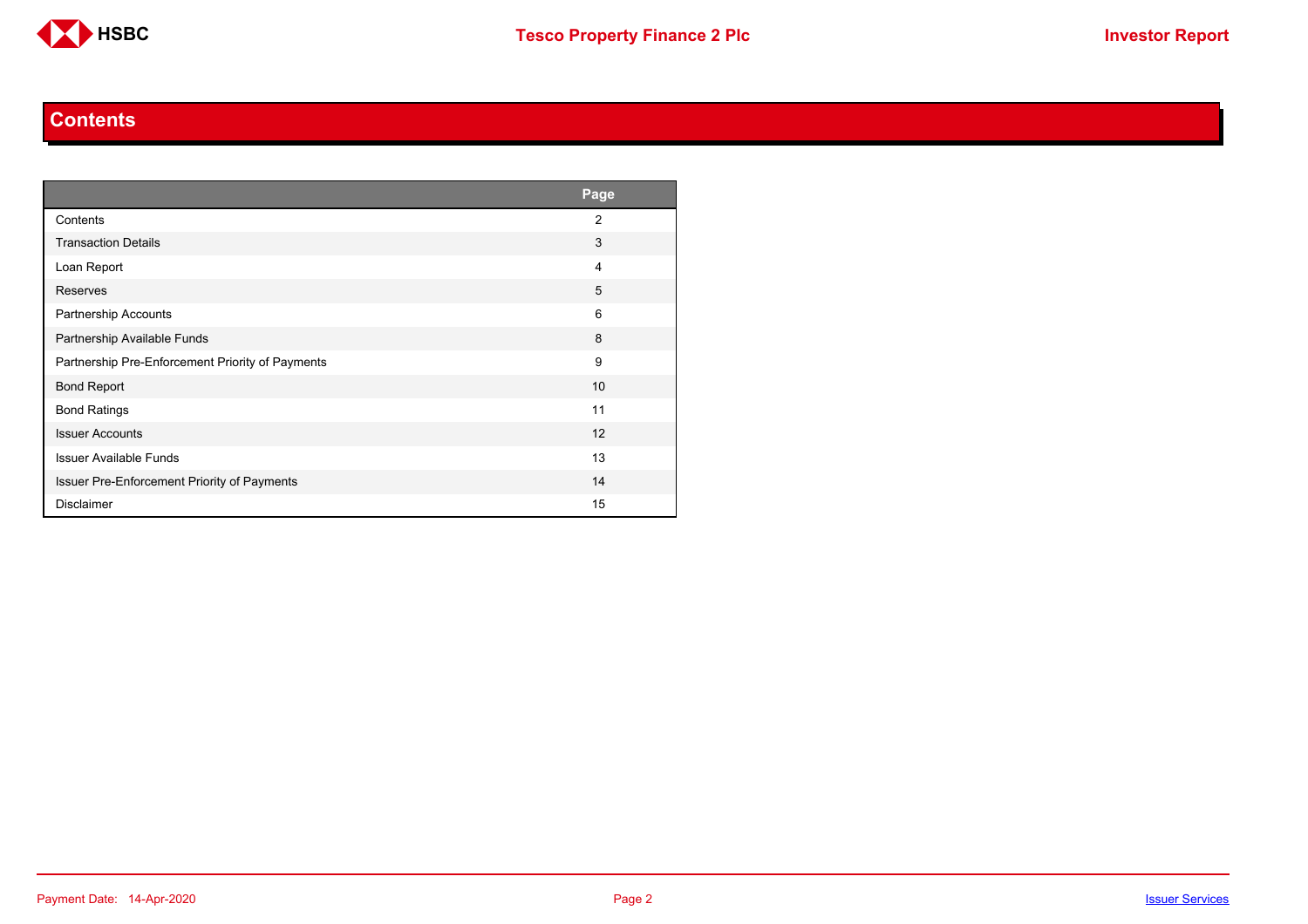

#### <span id="page-2-0"></span>**Transaction Details**

| <b>Key Dates</b>            |                               | <b>HSBC Contact Details</b>    |                               |
|-----------------------------|-------------------------------|--------------------------------|-------------------------------|
| <b>Closing Date</b>         | Wednesday, 23 September, 2009 | Role                           | <b>Client Service Manager</b> |
| <b>Calculation Date</b>     | Wednesday, 8 April, 2020      | Name                           | Arjeet Das                    |
| Calculation Period (start)  | Wednesday, 8 January, 2020    | Email                          | arjeet.das@hsbc.com           |
| Calculation Period (end)    | Wednesday, 8 April, 2020      | <b>Group Email</b>             | ctla.securitsation@hsbc.com   |
| Interest Period (start)     | Monday, 13 January, 2020      | Telephone                      | 0207 991 3754                 |
| Interest Period (end)       | Tuesday, 14 April, 2020       |                                |                               |
| <b>Current Payment Date</b> | Tuesday, 14 April, 2020       | <b>Period Day Counts</b>       |                               |
| Next Payment Date           | Monday, 13 July, 2020         | <b>Calculation Period Days</b> | 91 days                       |
| <b>Final Maturity Date</b>  | Thursday, 13 October, 2039    | <b>Interest Period Days</b>    | 92 days                       |

| <b>HSBC Contact Details</b> |                               |
|-----------------------------|-------------------------------|
| Role                        | <b>Client Service Manager</b> |
| Name                        | Arjeet Das                    |
| Email                       | arjeet.das@hsbc.com           |
| Group Email                 | ctla.securitsation@hsbc.com   |
| Telephone                   | 0207 991 3754                 |

| <b>Period Day Counts</b>       |         |  |
|--------------------------------|---------|--|
| <b>Calculation Period Days</b> | 91 days |  |
| <b>Interest Period Days</b>    | 92 days |  |

| <b>Transaction Parties</b>  |                                             |
|-----------------------------|---------------------------------------------|
| Issuer                      | Tesco Property Finance 2 Plc                |
| The Partnership             | The Tesco Atrato Limited Partnership        |
| Cash Manager                | <b>HSBC Bank plc</b>                        |
| <b>Account Bank</b>         | <b>HSBC Bank plc</b>                        |
| <b>Property Advisor</b>     | Cushman & Wakefield LLP                     |
| <b>Issuer Swap Provider</b> | Tesco                                       |
| Property Pool Manager       | Spen Hill Management Limited                |
| <b>Partnership Operator</b> | Crestbridge Property Partnerships Ltd       |
| Trustee                     | HSBC Corporate Trustee Company (UK) Limited |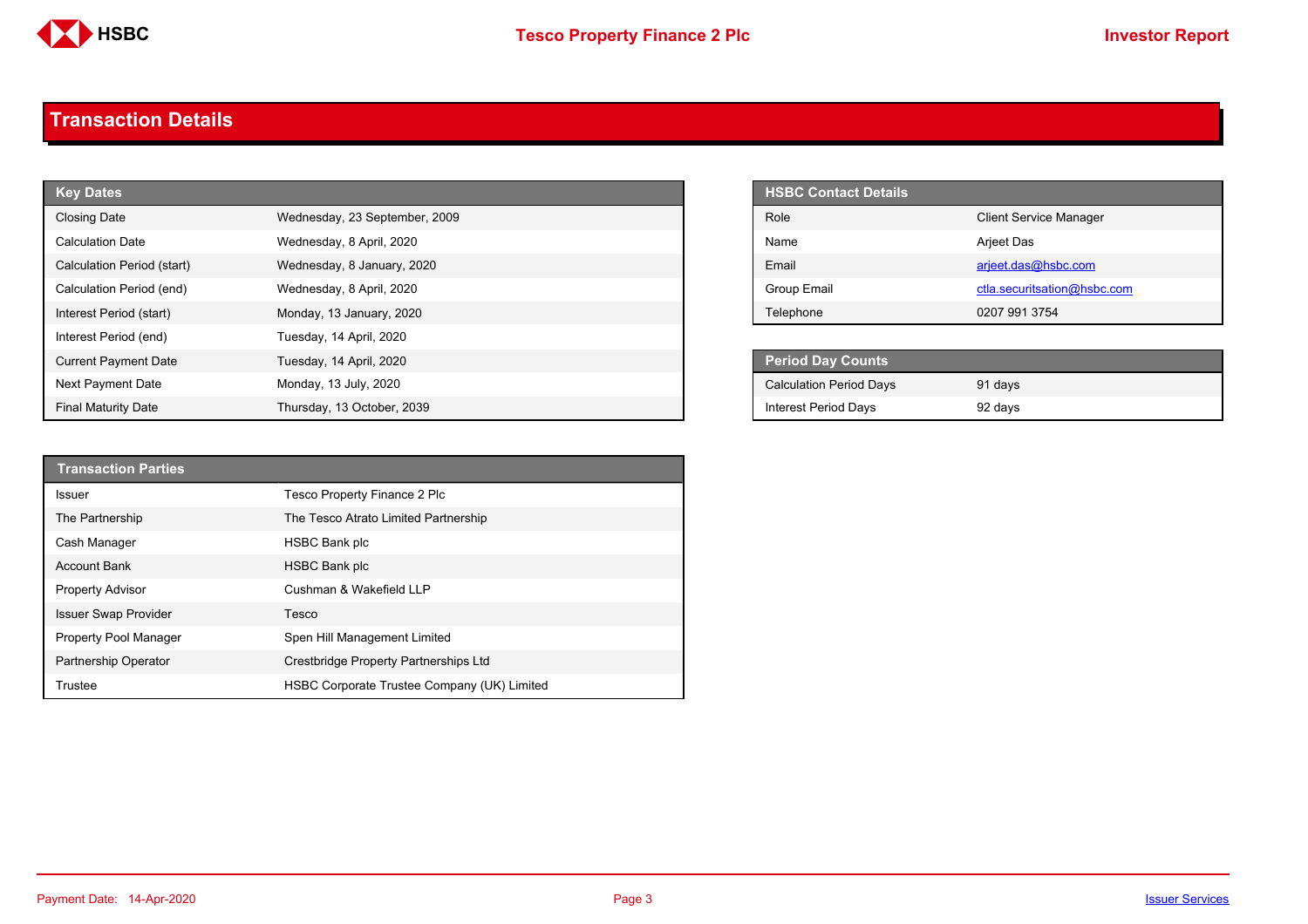

# <span id="page-3-0"></span>**Loan Report**

| <b>Class</b>                      | <b>FACILITY</b>           |
|-----------------------------------|---------------------------|
| Currency                          | GBP                       |
| ISIN                              |                           |
| <b>Payment Frequency</b>          | Quarterly                 |
| <b>Current Payment Date</b>       | 14-Apr-2020               |
| <b>Interest Accrual Method</b>    | <b>Actual/Actual ICMA</b> |
| <b>Final Maturity Date</b>        | 13-Oct-2039               |
|                                   |                           |
| <b>Current Period Rates:</b>      |                           |
| Reference Index                   | <b>Fixed Rate</b>         |
| <b>Index Determination Date</b>   | N/A                       |
| <b>Index Rate</b>                 | 6.05170%                  |
| Margin                            | 0.00000%                  |
| <b>Total Coupon</b>               | 6.05170%                  |
|                                   |                           |
| <b>Transaction Amounts:</b>       |                           |
| <b>Original Issue Size</b>        | £564,500,000.00           |
| Opening Balance for Period        | £471,007,124.00           |
| <b>Beginning Pool Factor</b>      | 0.83438                   |
| <b>Principal Repayments</b>       | £3,132,574.00             |
| <b>Closing Balance for Period</b> | £467,874,550.00           |
| <b>Ending Pool Fctor</b>          | 0.82883                   |
|                                   |                           |
| <b>Prior Unpaid Interest</b>      | £0.00                     |
| Interest on Prior Unpaid          | £ 0.00                    |
| <b>Current Interest Due</b>       | £7,125,984.53             |
| <b>Total Interest Paid</b>        | £7,125,984.53             |
| <b>Unpaid Interest</b>            | £0.00                     |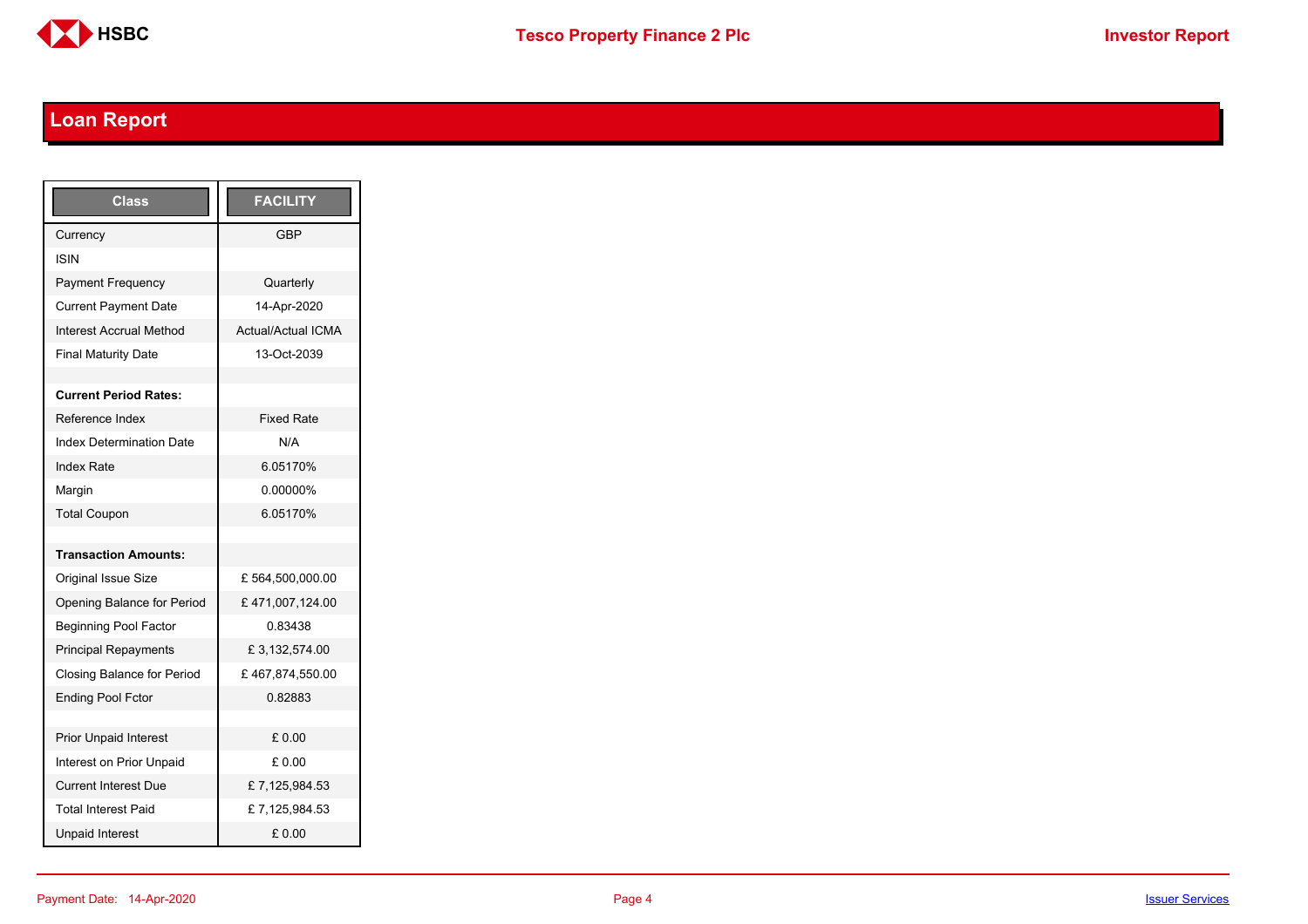

## <span id="page-4-0"></span>**Partnership Reserves**

| <b>Partnership Expenses Reserve Ledger</b>         |              |
|----------------------------------------------------|--------------|
| <b>Opening Balance</b>                             | £500,000.00  |
| Debits to the Partnership Expenses Reserve Ledger  | £ 0.00       |
| Credits to the Partnership Expenses Reserve Ledger | £ 0.00       |
| Closing Balance                                    | £ 500,000.00 |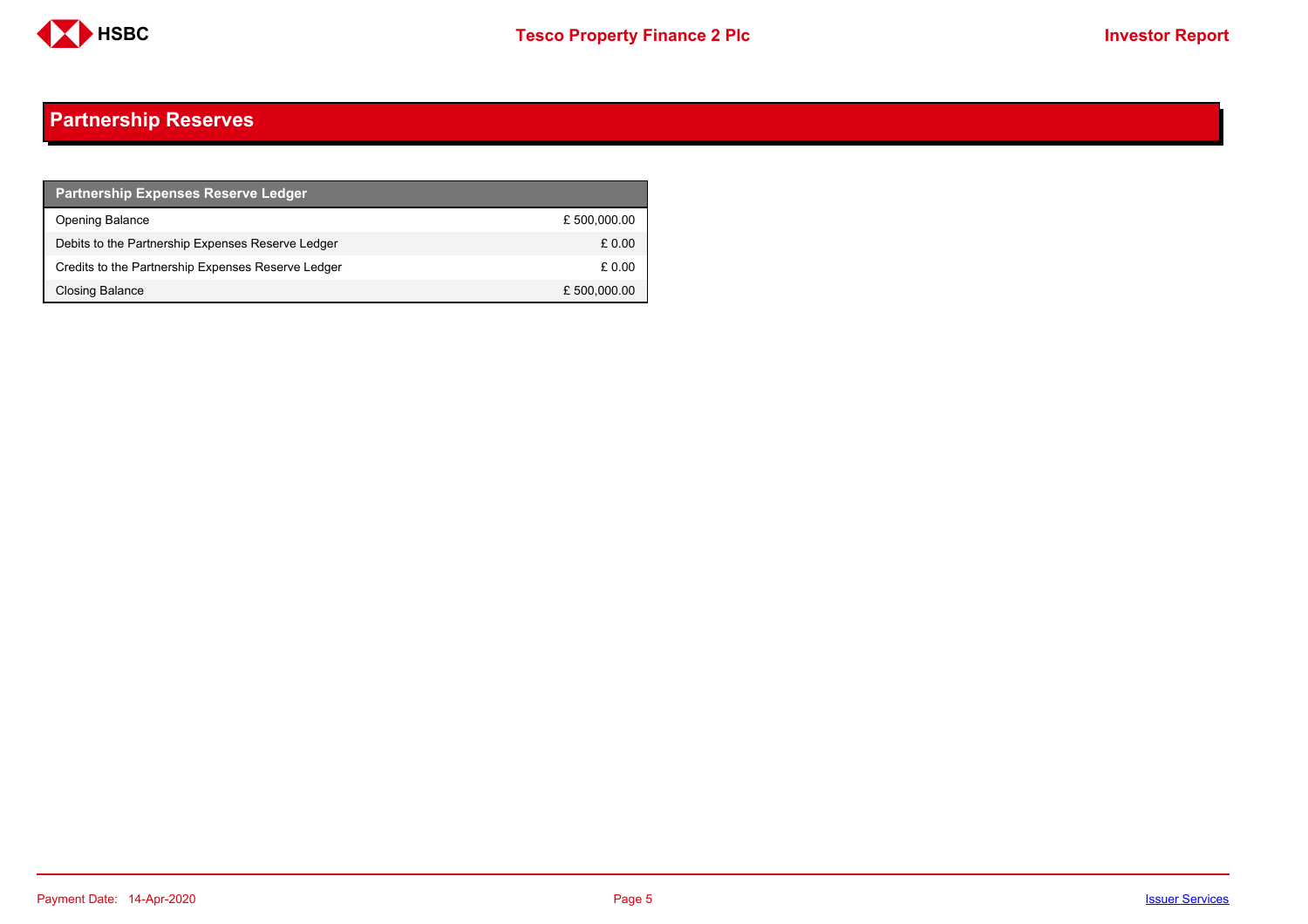

## <span id="page-5-0"></span>**Partnership Accounts**

| Partnership Rent Account <b>P</b>       |                |
|-----------------------------------------|----------------|
| <b>Opening Balance</b>                  |                |
| Debits to the Partnership Rent Account  | £10,039,574.42 |
| Credits to the Partnership Rent Account | £10,039,574.42 |
| Closing Balance                         |                |

| <b>Partnership Disposal Proceeds Account</b>         |  |
|------------------------------------------------------|--|
| <b>Opening Balance</b>                               |  |
| Debits to the Partnership Disposal Proceeds Account  |  |
| Credits to the Partnership Disposal Proceeds Account |  |
| <b>Closing Balance</b>                               |  |

| <b>Partnership Insurance Proceeds Account</b>         |  |
|-------------------------------------------------------|--|
| <b>Opening Balance</b>                                |  |
| Debits to the Partnership Insurance Proceeds Account  |  |
| Credits to the Partnership Insurance Proceeds Account |  |
| <b>Closing Balance</b>                                |  |

| Partnership VAT Account                |                |
|----------------------------------------|----------------|
| <b>Opening Balance</b>                 | £ 2,007,914.85 |
| Debits to the Partnership VAT Account  | £ 2,007,914.84 |
| Credits to the Partnership VAT Account | £ 2,007,914.87 |
| Closing Balance                        | £ 2,007,914.88 |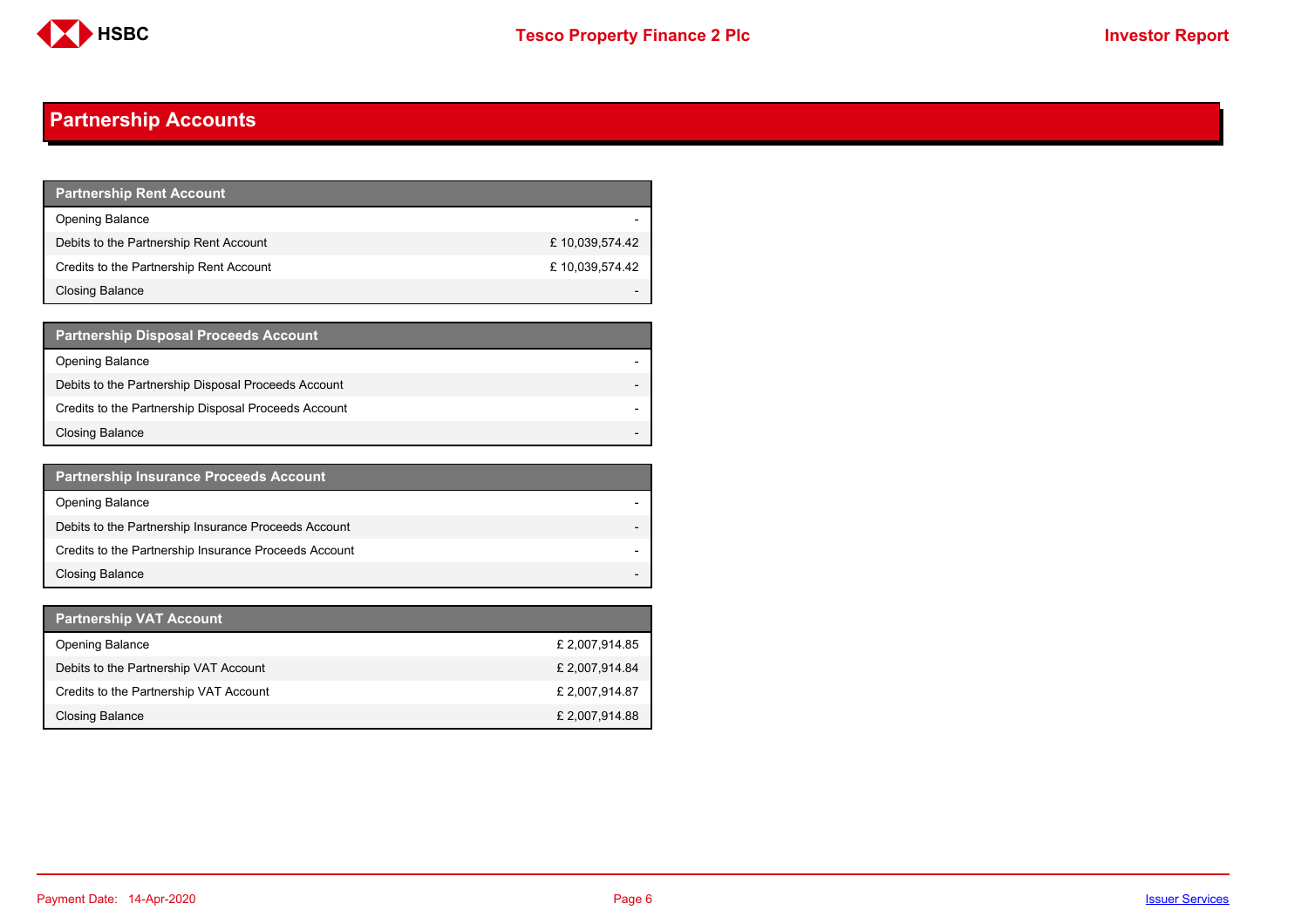

## **Partnership Accounts**

| <b>Partnership Transaction Account</b>         |                |
|------------------------------------------------|----------------|
| <b>Opening Balance</b>                         | £ 500,000.00   |
| Debits to the Partnership Transaction Account  | £10,472,035.63 |
| Credits to the Partnership Transaction Account | £10,472,035.63 |
| Closing Balance                                | £ 500,000.00   |

| <b>General Partner Corporation Tax Reserve</b>         |  |
|--------------------------------------------------------|--|
| <b>Opening Balance</b>                                 |  |
| Debits to the General Partner Corporation Tax Reserve  |  |
| Credits to the General Partner Corporation Tax Reserve |  |
| <b>Closing Balance</b>                                 |  |

| <b>General Partner VAT Transaction Account</b>         |                          |
|--------------------------------------------------------|--------------------------|
| <b>Opening Balance</b>                                 |                          |
| Debits to the General Partner VAT Transaction Account  |                          |
| Credits to the General Partner VAT Transaction Account |                          |
| <b>Closing Balance</b>                                 | $\overline{\phantom{0}}$ |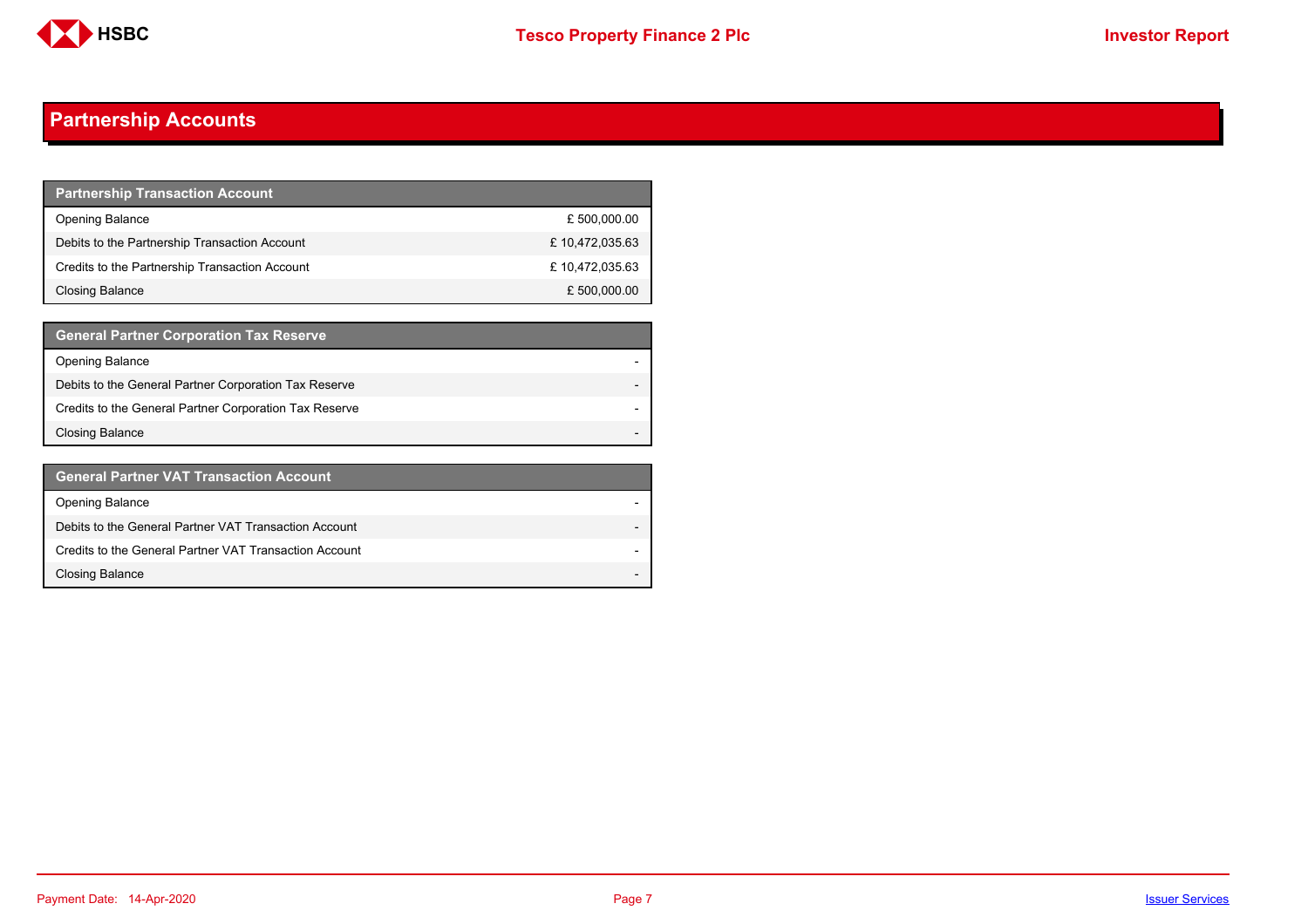

# <span id="page-7-0"></span>**Partnership Available Funds**

| <b>Available Interest Proceeds</b>                                                                                                                     |                 |
|--------------------------------------------------------------------------------------------------------------------------------------------------------|-----------------|
| (a) Rental Income Received by the Partnership                                                                                                          | £10,039,574.42  |
| (b) the amount payable to the Partnership by the Issuer under Swap Agreement the amount payable to the Partnership by the Issuer under Swap Agreeement | £10,258,582.98  |
| (c) Amount transferred from the Partnership VAT account                                                                                                | £34,966.66      |
| (d) Amount to be transferred from the Partnership Disposal Account                                                                                     |                 |
| (e) Amount to be transferred from the Partnership Insurance Proceeds Account                                                                           |                 |
| (f) Interest received by on the Partnership Accounts and Rent Account                                                                                  |                 |
| (g) Eligible Investment Earnings by Partnership                                                                                                        |                 |
| (h) Any advance of the Partnership Expenses Loan                                                                                                       |                 |
| (i) any net proceeds of a CPO Disposal of a Mortgaged Property                                                                                         |                 |
| (i) Funds recorded on the Subordinated Reserve Ledger                                                                                                  |                 |
| (k) any net proceeds of a disposal of a Mortgage Property                                                                                              |                 |
| (I) Any other sums standing to credit of the Partnership Transaction Account                                                                           |                 |
| <b>Total Available Proceeds</b>                                                                                                                        | £ 20,333,124.06 |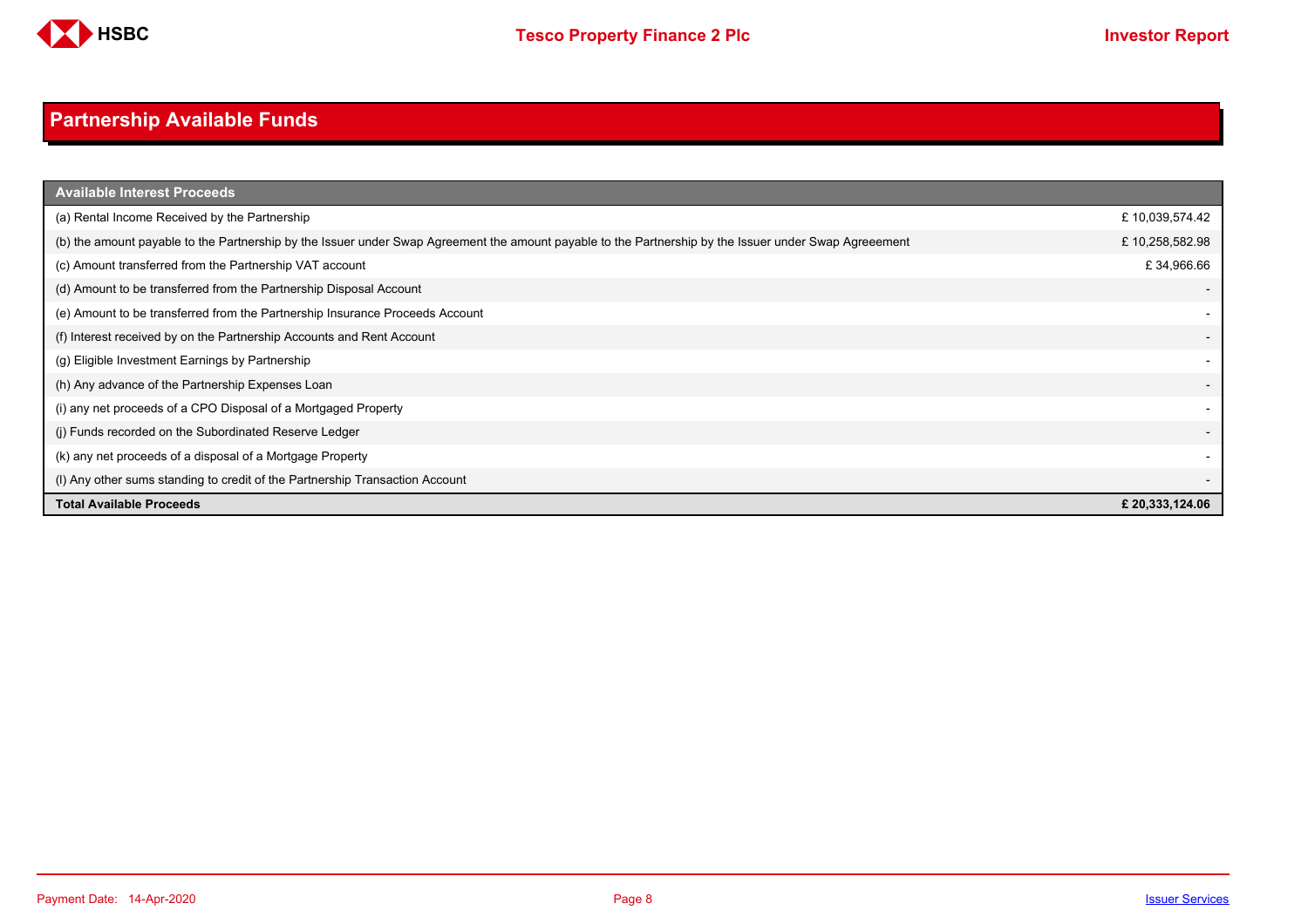

## <span id="page-8-0"></span>**Partnership Pre-Enforcement Priority of Payments**

| <b>Partnership Pre-Enforcement Priority of Payments</b>                                                                  | <b>Amounts Paid</b> | <b>Available Funds</b> |
|--------------------------------------------------------------------------------------------------------------------------|---------------------|------------------------|
|                                                                                                                          |                     | £ 20,333,124.06        |
| (a) in or towards satisfaction of any fees to the Partnership Security Trustee                                           | £1,500.00           | £ 20,331,624.06        |
| (b) in or towards satisfaction of Issuer Trustee and other Expenses (Ongoing Partnership Facility Fee)                   | £ 2,700.00          | £ 20,328,924.06        |
| (c) in or towards satisfaction of any operating expenses incurred by the Partnership (excluding GP UK Tax)               | £26,634.45          | £ 20,302,289.61        |
| (d) in or towards satisfaction, pro rata and pari passu according to the respective amounts due in respect of:           |                     | £ 20,302,289.61        |
| (i) Partnership Operator Fee                                                                                             | £940.00             | £ 20,301,349.61        |
| (ii) Partnership Property Advisor Fee                                                                                    |                     | £ 20,301,349.61        |
| (iii) Nominees/Nominees Holdco Corporate Services Provider Fee                                                           | £1,928.50           | £20,299,421.11         |
| (iv) Nominees/Nominees Holdco Side Letter Fee                                                                            |                     | £20,299,421.11         |
| (v) Account Bank Fee                                                                                                     |                     | £20,299,421.11         |
| (vi) Cash Manger Fee                                                                                                     |                     | £ 20,299,421.11        |
| (vii) Woolwich Cash Manager Fee                                                                                          |                     | £20,299,421.11         |
| (vii) Issuer Corporate Services Provider, Paying Agent, Account Bank and Cash Manager (Ongoing Partnership Facility Fee) | £9,844.13           | £ 20,289,576.98        |
| (viii) Head Lease Payment                                                                                                |                     | £ 20,289,576.98        |
| (e) Partnership Expenses Ledger payment (max £6,250)                                                                     |                     | £ 20,289,576.98        |
| (f) in or towards satisfaction, pro rata and pari passu according to the respective amounts due in respect of:           |                     | £20,289,576.98         |
| (i) Partnership Loan Interest                                                                                            | £7,125,984.53       | £13,163,592.45         |
| (ii) Partnership Swap Payment                                                                                            | £9,861,088.43       | £3,302,504.02          |
| (g) Partnership Loan Principal Payment                                                                                   | £3,132,574.00       | £169,930.02            |
| (h) Issuer Profit Amount (Ongoing Partnership Facility Fee                                                               | £750.00             | £169,180.02            |
| (i) Partnership Property Pool Manager Fee                                                                                | £169,180.02         |                        |
| (j) Partnership Swap Termination Amount                                                                                  |                     |                        |
| (k) Partnership Expense Reserve Ledger Payment                                                                           |                     |                        |
| (I) Alteration Adjustment Rent/ Substitution Adjustment Rent Payment                                                     |                     |                        |
| (m) any amount due and payable by the Partnership to the Subordinated Loan Facility                                      |                     |                        |
| (n) any excess into the Partnership Distribution Account                                                                 |                     |                        |
| <b>Total Distribution Amount</b>                                                                                         | £ 20,333,124.06     |                        |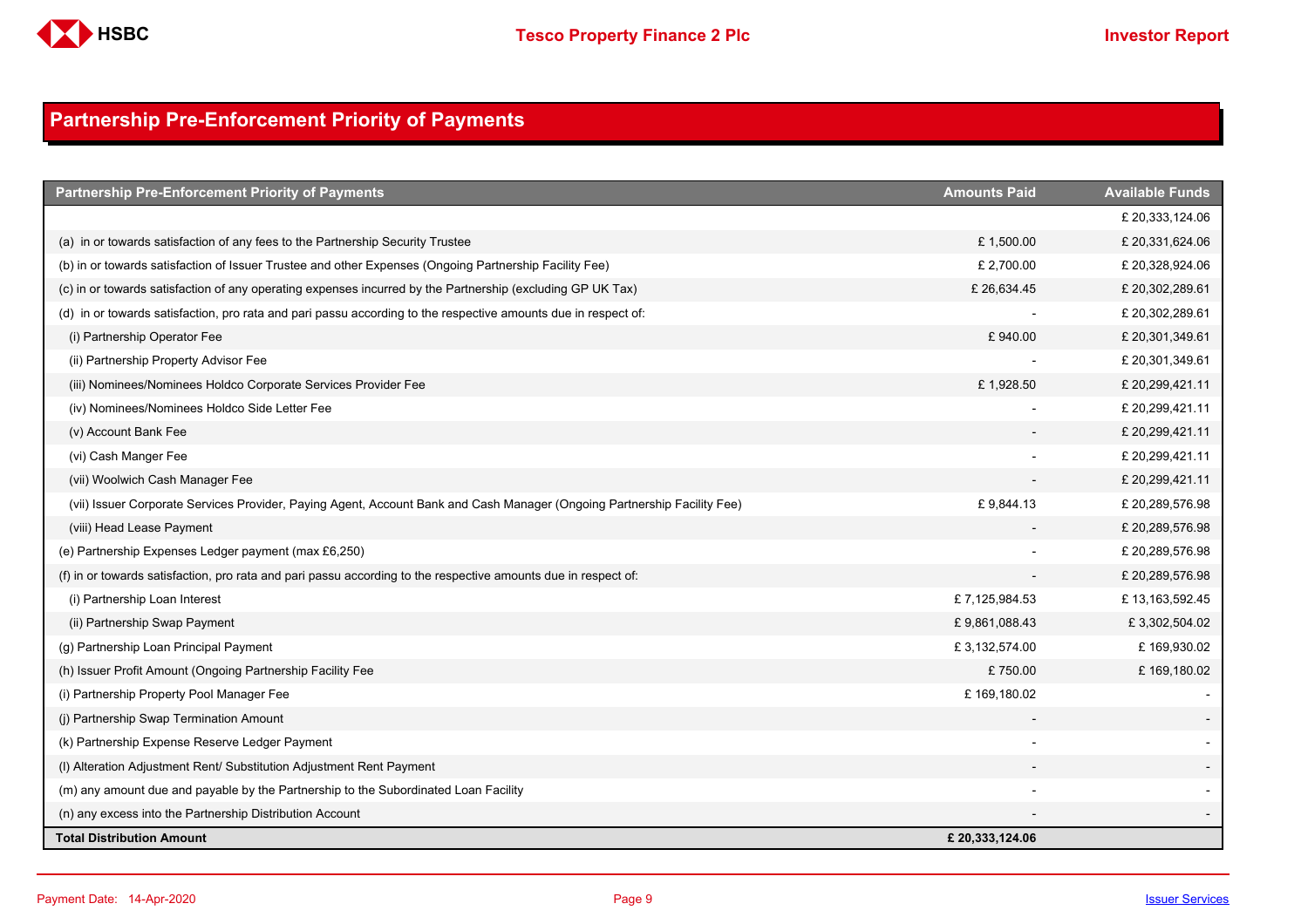

# <span id="page-9-0"></span>**Bond Report**

| Class                           | <b>BOND</b>               |
|---------------------------------|---------------------------|
| Currency                        | <b>GBP</b>                |
| ISIN                            | XS0347919028              |
| Payment Frequency               | Quarterly                 |
| <b>Current Payment Date</b>     | 14-Apr-2020               |
| <b>Interest Accrual Method</b>  | <b>Actual/Actual ICMA</b> |
| <b>Final Maturity Date</b>      | 13-Oct-2039               |
|                                 |                           |
| <b>Current Period Rates:</b>    |                           |
| Reference Index                 | <b>Fixed Rate</b>         |
| <b>Index Determination Date</b> | N/A                       |
| <b>Index Rate</b>               | 6.05170%                  |
| Margin                          | 0.00000%                  |
| <b>Total Coupon</b>             | 6.05170%                  |
|                                 |                           |
| <b>Transaction Amounts:</b>     |                           |
| Original Issue Size             | £564,500,000.00           |
| Opening Balance for Period      | £471,007,124.00           |
| <b>Beginning Pool Factor</b>    | 0.83438                   |
| <b>Principal Repayments</b>     | £3,132,574.00             |
| Closing Balance for Period      | £467,874,550.00           |
| <b>Ending Pool Fctor</b>        | 0.82883                   |
|                                 |                           |
| <b>Prior Unpaid Interest</b>    | £ 0.00                    |
| Interest on Prior Unpaid        | £ 0.00                    |
| <b>Current Interest Due</b>     | £7,125,984.53             |
| <b>Total Interest Paid</b>      | £7,125,984.53             |
| <b>Unpaid Interest</b>          | £0.00                     |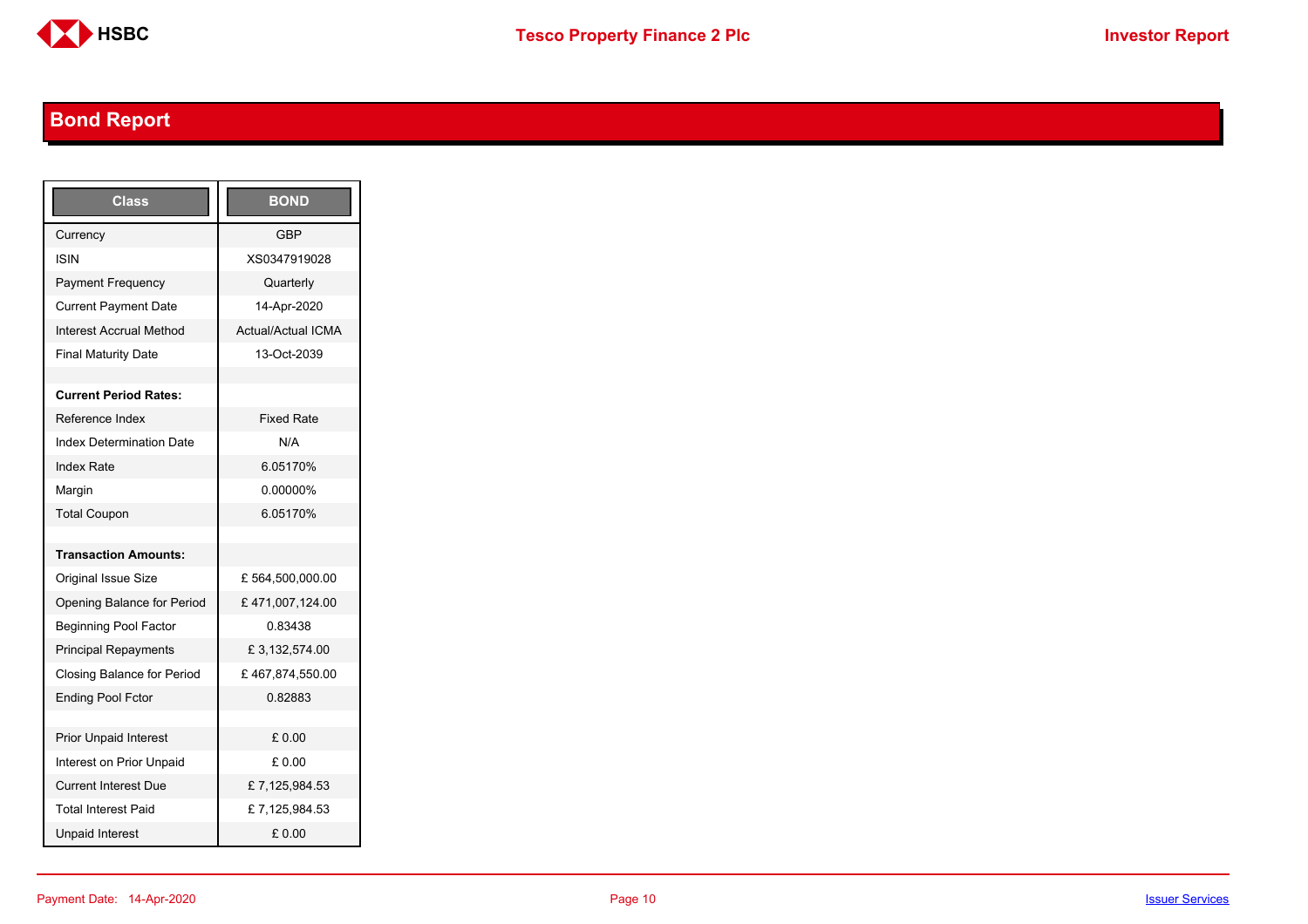

## <span id="page-10-0"></span>**Bond Ratings**

| <b>Original Ratings</b> | <b>S&amp;P</b> | <b>Fitch</b> | Moody's | <b>DBRS</b> |
|-------------------------|----------------|--------------|---------|-------------|
| <b>BOND</b>             | $A-$           | $A-$         | A3      | n/a         |
|                         |                |              |         |             |
| <b>Current Ratings</b>  | S&P            | <b>Fitch</b> | Moody's | <b>DBRS</b> |
| <b>BOND</b>             | BB+            | BBB-         | Baa3    | n/a         |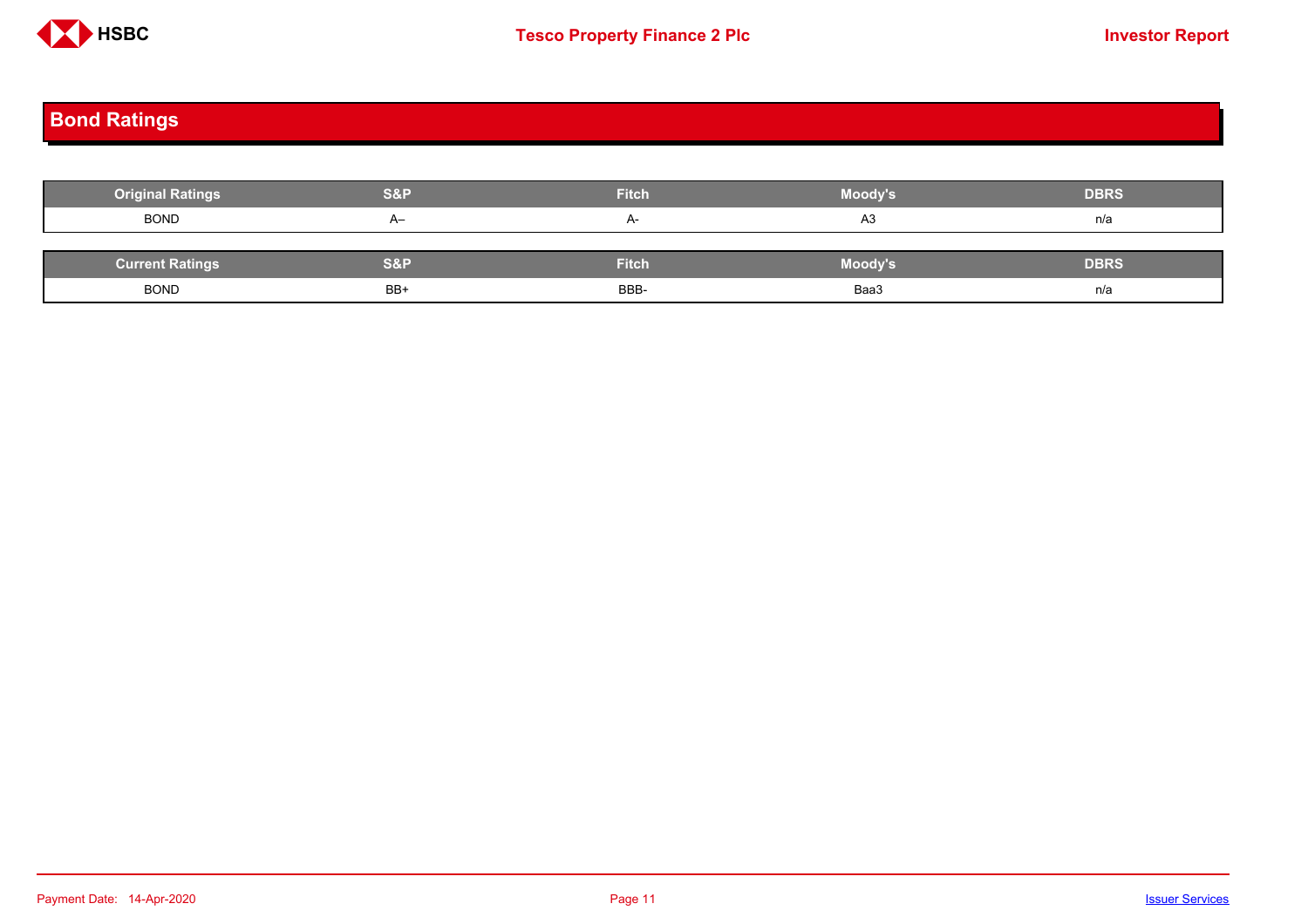

#### <span id="page-11-0"></span>**Issuer Accounts**

| <b>Issuer Transaction Account</b>         |                |
|-------------------------------------------|----------------|
| <b>Opening Balance</b>                    | £87.118.51     |
| Debits to the Issuer Transaction Account  | £10,668,666.88 |
| Credits to the Issuer Transaction Account | £10,669,416.88 |
| <b>Closing Balance</b>                    | £87,938.18     |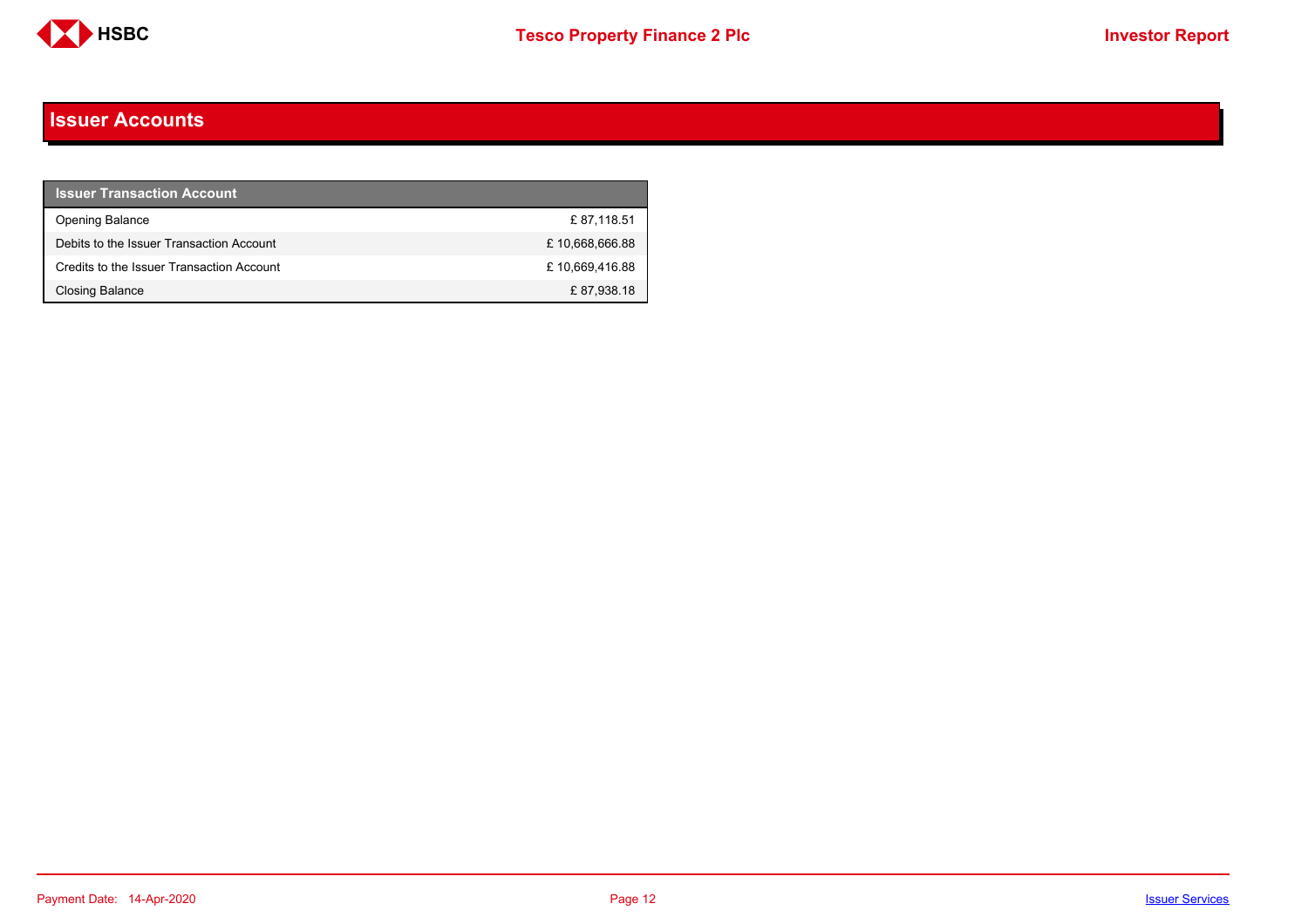

#### <span id="page-12-0"></span>**Issuer Available Funds**

| <b>Issuer Available Funds</b>                                                        |                |
|--------------------------------------------------------------------------------------|----------------|
| (a) any amount payable to the Issuer under the Partnership Swap Agreement            | £9,861,088.43  |
| (b) all interest, principal payable to the Issuer in respect of the Partnership Loan | £10,271,852.66 |
| (c) any amount payable to the Issuer under the Issuer Swap Agreement                 | £10,258,582.98 |
| (d) interest received by the Issuer on the Issuer Transaction Account                | £ 69.67        |
| (e) the earnings and proceeds from the Issuer making any Eligible Investmentst       |                |
| <b>Total Available Interest Proceeds</b>                                             | £30.391.593.74 |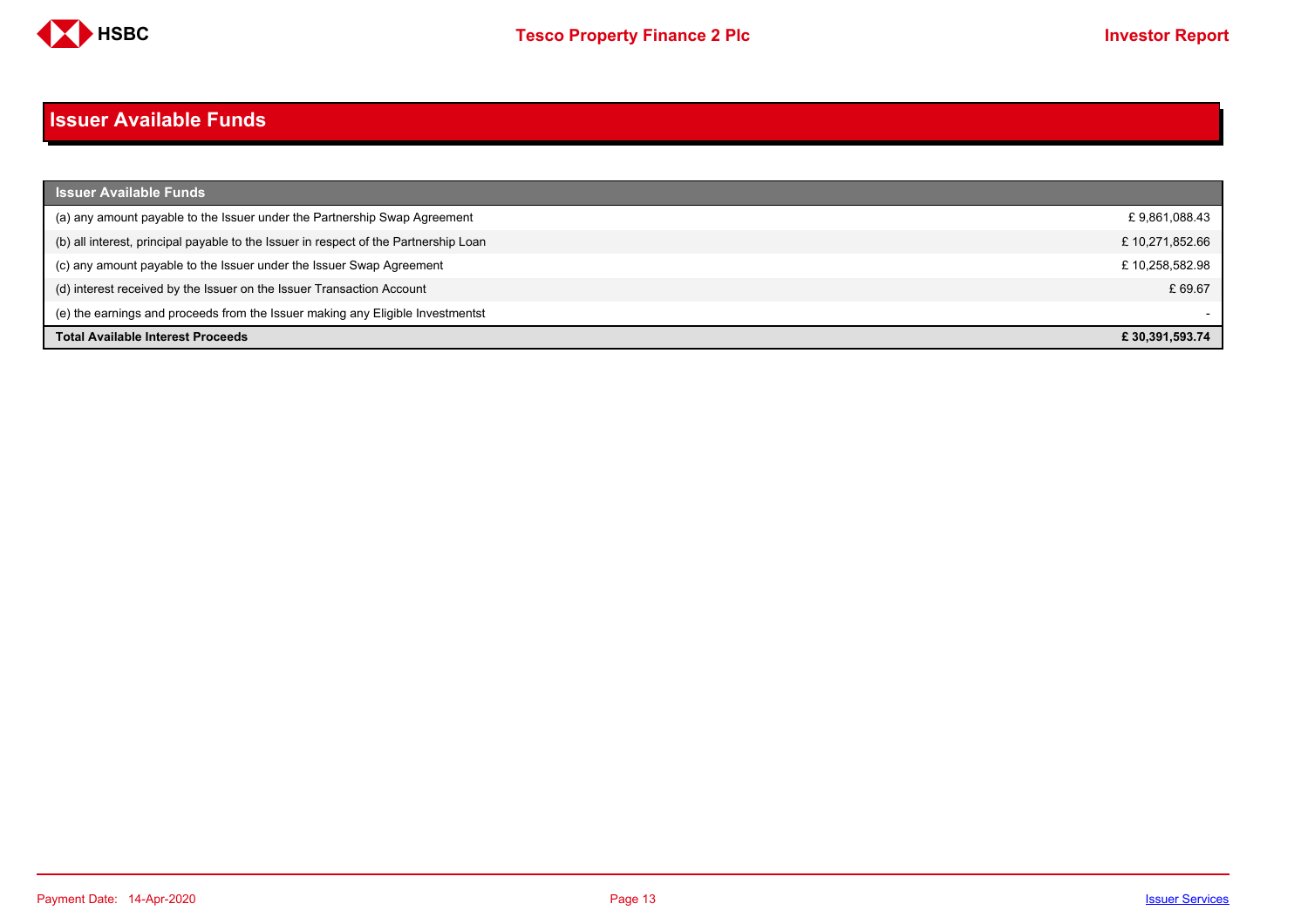

## <span id="page-13-0"></span>**Issuer Pre-Enforcement Priority of Payments**

| <b>Issuer Pre-Enforcement Priority of Payments</b>                                                                       | <b>Amounts Paid</b>      | <b>Available Funds</b> |
|--------------------------------------------------------------------------------------------------------------------------|--------------------------|------------------------|
|                                                                                                                          |                          | £30,391,593.74         |
| (a) in or towards satisfaction of amounts due in respect of the fees and any other amounts payable by the Issuer to the: | $\overline{\phantom{a}}$ | £30,391,593.74         |
| (i) Bond Trustee                                                                                                         | £1,200.00                | £30,390,393.74         |
| (ii) Security Trustee                                                                                                    | £1,500.00                | £30,388,893.74         |
| (b) in or towards satisfaction of any amounts payable by the Issuer in respect of operating expenses                     | $\overline{\phantom{a}}$ | £30,388,893.74         |
| (c) in or towards satisfaction, pro rata and pari passu according to the respective amounts due in respect of:           | $\overline{\phantom{a}}$ | £30,388,893.74         |
| (i) Issuer/Issuer Holdco Corporate Services Provider Fee                                                                 | £4,844.13                | £30,384,049.61         |
| (ii) Paying Agent/Registrar Fee                                                                                          | £500.00                  | £30,383,549.61         |
| (iii) Account Bank Fee                                                                                                   | £750.00                  | £30,382,799.61         |
| (iv) Cash Manager Fee                                                                                                    | £3,750.00                | £30,379,049.61         |
| (d) in or towards satisfaction, pro rata and pari passu according to the respective amounts due in respect of:           |                          | £30,379,049.61         |
| $(i)(a)$ Bond Interest                                                                                                   | £7,125,984.53            | £23,253,065.08         |
| (i)(b) Bond Principal                                                                                                    | £3,132,574.00            | £ 20,120,491.08        |
| (ii) Issuer Swap Provider Payment                                                                                        | £9,861,088.43            | £10,259,402.65         |
| (iii) Parnership Swap Payment                                                                                            | £10,258,582.98           | £819.67                |
| (e) Issuer Profit Amount                                                                                                 | £750.00                  | £69.67                 |
| (f) Swap Subordinated Amoutns payment to the Issuer Swap Provider                                                        |                          | £69.67                 |
| (g) in or towards satisfaction of any Issuer Partnership Swap Termination Amount                                         |                          | £69.67                 |
| (h) the surplus (if any) to the Issuer Transaction Account                                                               | £69.67                   |                        |
| <b>Total Distribution Amount</b>                                                                                         | £30,391,593.74           |                        |